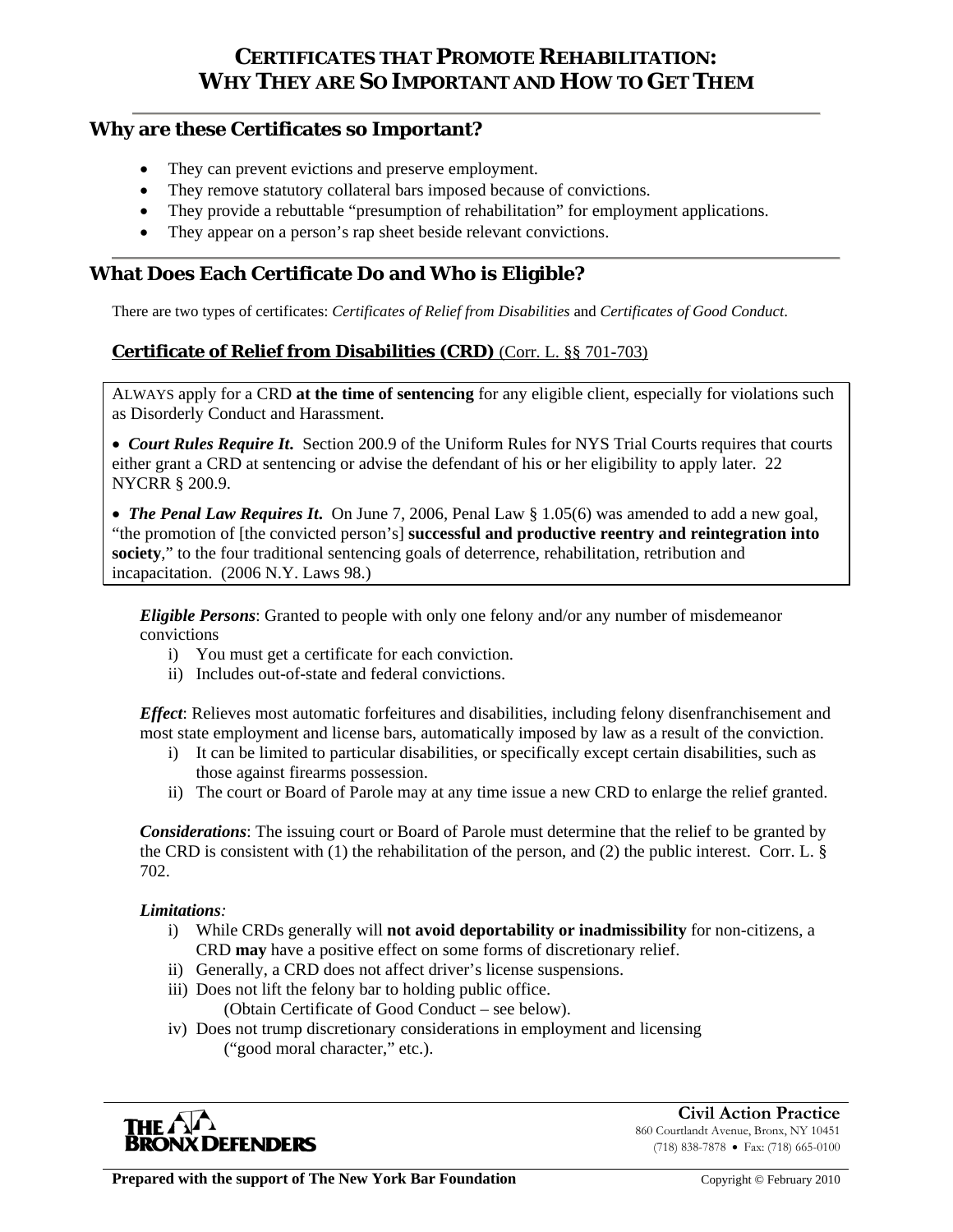### **Certificate of Good Conduct (CGC)** (Corr. L. §§ 703-a & 703-b)

*Eligible Persons*: Granted to those with multiple felony convictions.

*Effect*: The only certificate that lifts felony or misdemeanor bars to "public offices." If client is applying for a "public office," she can apply for this certificate even if she has only one felony conviction or only misdemeanor convictions.

*Waiting period* (based on most serious conviction):

Time since last conviction, payment of fine, or release from prison or parole, whichever is later

- i) A & B felonies, 5 years from completion of sentence;
- ii) C, D, E, 3 years.
- iii) Misdemeanors only, 1 year

### **How Can I Get One?**

### **Certificate of Relief from Disabilities (CRD)**

#### **Issuance by Court of Sentencing**

*Eligible Persons*: only one felony conviction permitted *At Sentencing*:

- For *eligible offenses* all misdemeanors, or a single felony that did not result in incarceration in a state correctional facility  $(e.g.,)$  sentence was probation, conditional discharge, or suspended sentence) – of *eligible persons* (see above), the court can grant a CRD at sentencing.
- *Effect*: Can relieve automatic disabilities *and* forfeitures.

 Section 200.9 of the Uniform Rules for NYS Trial Courts **requires** that courts **either** grant a CRD at sentencing **or** advise the defendant of his or her eligibility to apply later. 22 NYCRR § 200.9.

#### *Any Time After Sentencing*:

- Client must make verified application to the Court. Probation investigates.
- *Effect*: Cannot relieve forfeitures when granted after sentencing.

*Temporary Certificates*: If the court imposes a revocable sentence (probation or Conditional Discharge), the CRD is temporary until the court's authority to revoke the sentence has expired. The CRD becomes permanent at the expiration of the sentence.

#### **Issuance by Board of Parole**

*Eligible Persons* (only one felony conviction permitted)

- i) Persons who have been incarcerated in a state correctional facility;
- ii) Persons who reside in NY with convictions from any other jurisdiction (including federal).

*Procedure*: Apply to the NYS Division of Parole.

#### **Forms**

 *Certificate of Relief from Disabilities* (the Order a judge can sign at sentencing) (available at http://dpca.state.ny.us/pdfs/dpca53.pdf)

*Application for Certificate* (available at http://www.courts.state.ny.us/courts/10jd/suffolk/dist/pdf/DPCA-52.pdf)

### **Certificate of Good Conduct**

*Process:* Apply to the NYS Division of Parole.

• Process takes at least 6 months, but may be faster if you attach a letter explaining need for expediting (*e.g.*, when a job or occupational license is at stake).